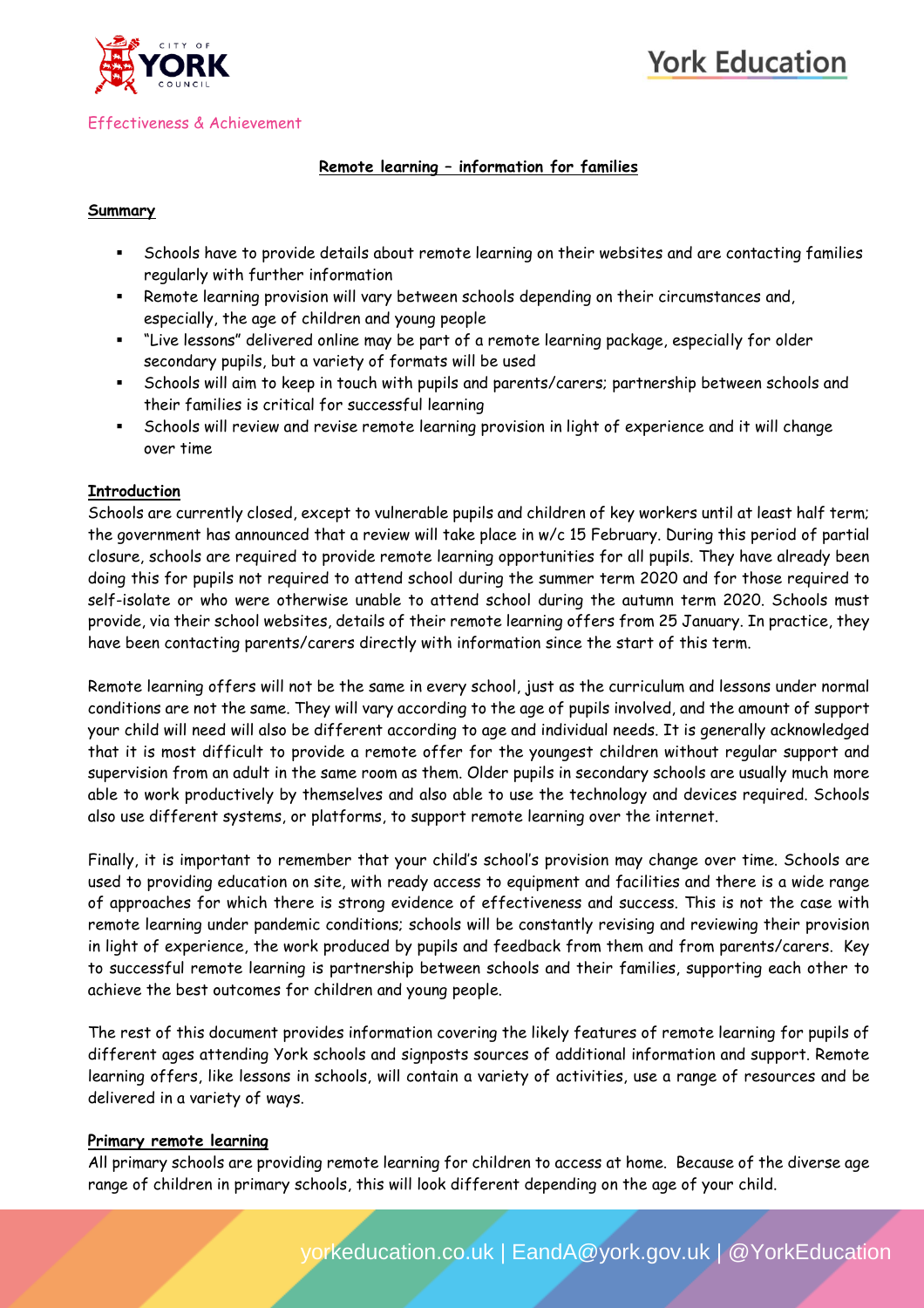# **York Education**



Schools will be using their own choice of platform to communicate with you and your children about the remote learning offer. Common examples being used in the city are Tapestry (especially with the youngest children), Google Classroom, Microsoft Teams and Zoom but some schools may be using others.

At primary age, you can expect a focus on the core aspects of children's learning and development. These are reading (including phonics), writing and mathematics and, in the younger years (especially Foundation Stage), Communication and Language, Personal, Social and Emotional Development and Physical Development. Schools are often providing wider curriculum coverage as well. Tasks will involve non-screen activities including handwritten tasks plus physical activities to support health and well-being.

There is no evidence to suggest that 'live' teaching is better than 'non-live' teaching, but there are several reasons why live teaching can exclude some children and place additional stress and burden on families. There are also some schools where all teachers remain teaching a full timetable in school because of the number of vulnerable pupils and children of critical workers requiring a place. In these circumstances, providing 'live lessons' remotely whilst also teaching a class of children in schools is very challenging.

Whilst some primary schools are providing some live teaching for children they are all prioritising ensuring that children experience the key features of high quality teaching:

- Clear explanations and demonstrations particularly for new learning
- Structured activities that support children to understand and develop their skills
- Feedback to children about how they are doing and what they need to do next

Often, non-'live' options can help these be delivered more effectively.

Schools are working hard to share learning with families in a timely fashion whilst balancing the need to be responsive to what children have achieved in each lesson. They are taking different approaches to keeping in touch with their pupils in person. For some, this will be via virtual assemblies, whilst for others it will be personal phone calls. These live interactions are beneficial to maintain relationships and help to strengthen ongoing engagement. Whilst they may not take the form of a live lesson, they are still an important part of children's ongoing development.

#### **Secondary remote learning**

There are fewer pupils currently attending secondary than primary schools during lockdown restrictions. This means that secondary schools have a greater proportion of teachers available to directly support remote learning during the school day. IT systems and facilities are generally on a larger scale and pupils are able to access more sophisticated software and video libraries. This means that secondary schools can provide a rich and varied remote learning package which may include a significant amount of 'live' teaching, especially for older pupils studying exam courses.

Common platforms used are Google Classroom, Microsoft Teams and Zoom. Pupils are expected to comply with rules around their behaviour when engaging with online or 'live' learning; this is to be expected given widespread concerns on all sides about safe and acceptable use of the internet. Use of online platforms means that schools can take registers for lessons just as if pupils were in school and can also collect completed pieces of work. If your child is not taking part in learning activities or submitting completed tasks their school will contact you.

Secondary schools are making every effort to cover a full range of subjects and your child may follow a timetable which is close to that which they would experience in school. Schools are conscious of the need to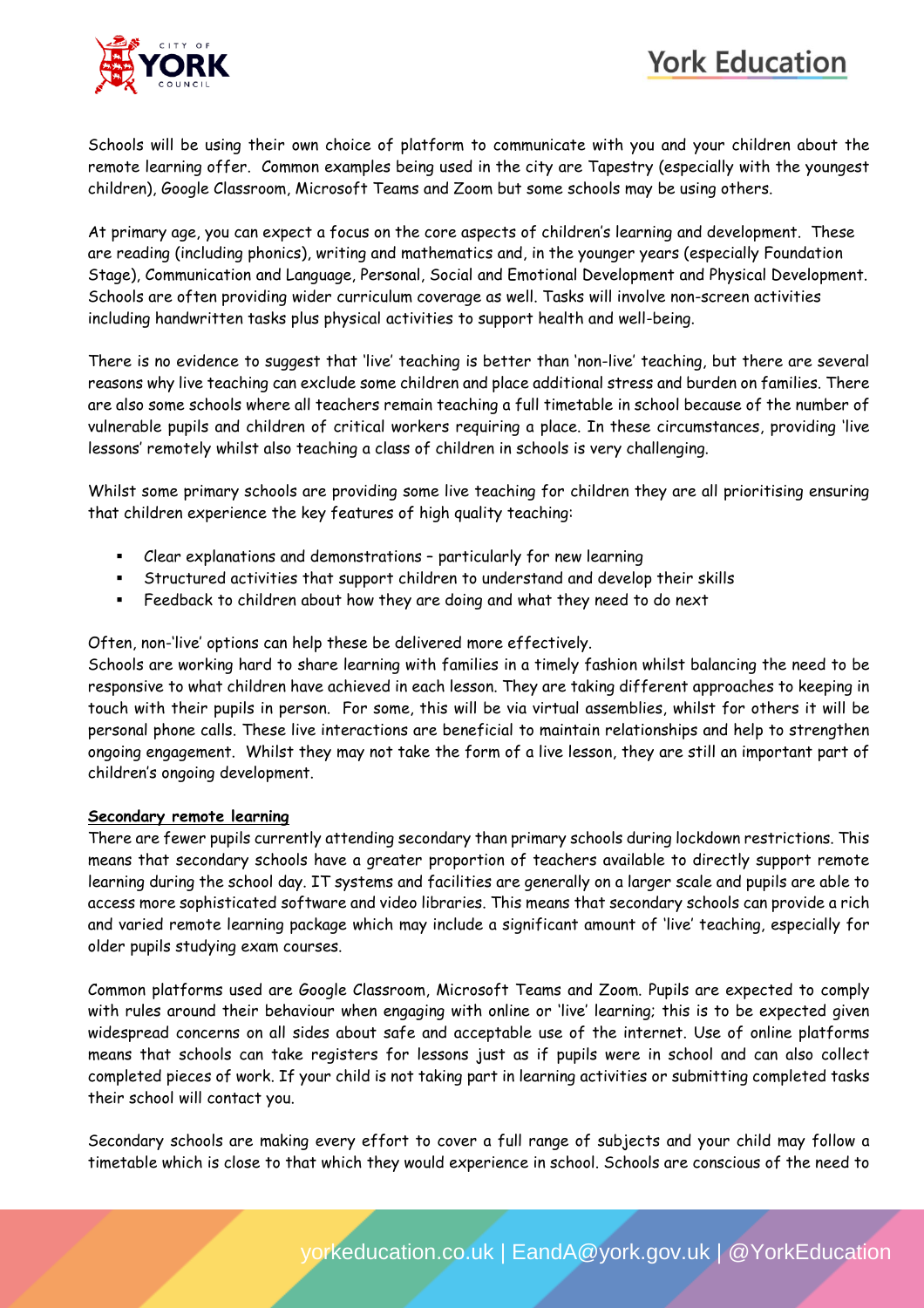

support pupils' general health and wellbeing, so remote learning plans will include breaks and tasks which do not require young people to be at a screen all the time.

Arrangements for awarding grades for GCSEs, A-Levels and other exams in the summer of 2021 have not yet been finalised, but it is important for young people in exam year groups to engage with remote learning and complete tasks to the best of their ability. This is because schools will need to have evidence that will support their assessments and feed into the grades awarded.

## **Frequently asked questions**

#### **My child's school's offer is not working for my family. What should I do?**

Talk to the school about your circumstances. They may be able to offer some support and advice based on what they know from other parents or be able to make changes to their provision to help you – especially if your challenge is one that many families are facing. Schools continue to want the best for their families but can only do this by parents and school staff working in partnership.

## The equipment that we have at home isn't suitable for my child to be accessing their remote learning **on. Can I get any help?**

There are options available to support families where access to equipment, such as computers or tablets, is the main barrier to accessing learning. Your child's schools will know how to access these options so talk to them about the challenges you are facing.

## **How can I keep my children online so much when my data allowances are restricted?**

As with the access to equipment options, schools are able to take steps on your behalf to help you get more data access. Let them know as soon as you can that this is a problem for you and they will work with you to find a solution.

# I don't want to complain but I do have some feedback for the school about their remote learning offer. **How can I do this in a constructive way?**

Schools are only too happy to receive feedback about their remote learning. As professionals, teachers are used to reflecting on and adapting practice to best meet the needs of their communities. If the school sends out a survey inviting feedback, or is making contact via phone calls, take the opportunity to offer feedback about remote learning. As a relatively new experience for us all, it's helpful for schools to hear about what is working well, as well as things that are proving difficult.

## I've heard that there is an expectation that children are given a set number of hours of remote learning **a day. Why isn't my child's teacher / school providing that amount of video content each day?**

The Government has set out expectations for 'amounts' of remote learning for different ages of children. This is the amount of time that children may spend completing school curriculum based activities, not the amount of teacher led activity that should be happening. When children are in school, effective teachers do not spend all of their time talking to the whole class – children spend lots of time working independently, discussing and thinking. This is no different in remote learning and you should reasonably expect children of all ages to spending time completing some of their work without any adult interaction.

# **Useful supporting resources for parents**

Your child's school will be best placed to signpost you to useful support and resources to assist with remote learning. Using the ones they suggest will mean that your child is most likely to be following the school's curriculum closely and therefore will be well prepared to quickly and easily engage with face to face learning again, when that time comes.

For families that feel additional resources would be helpful, we would suggest: